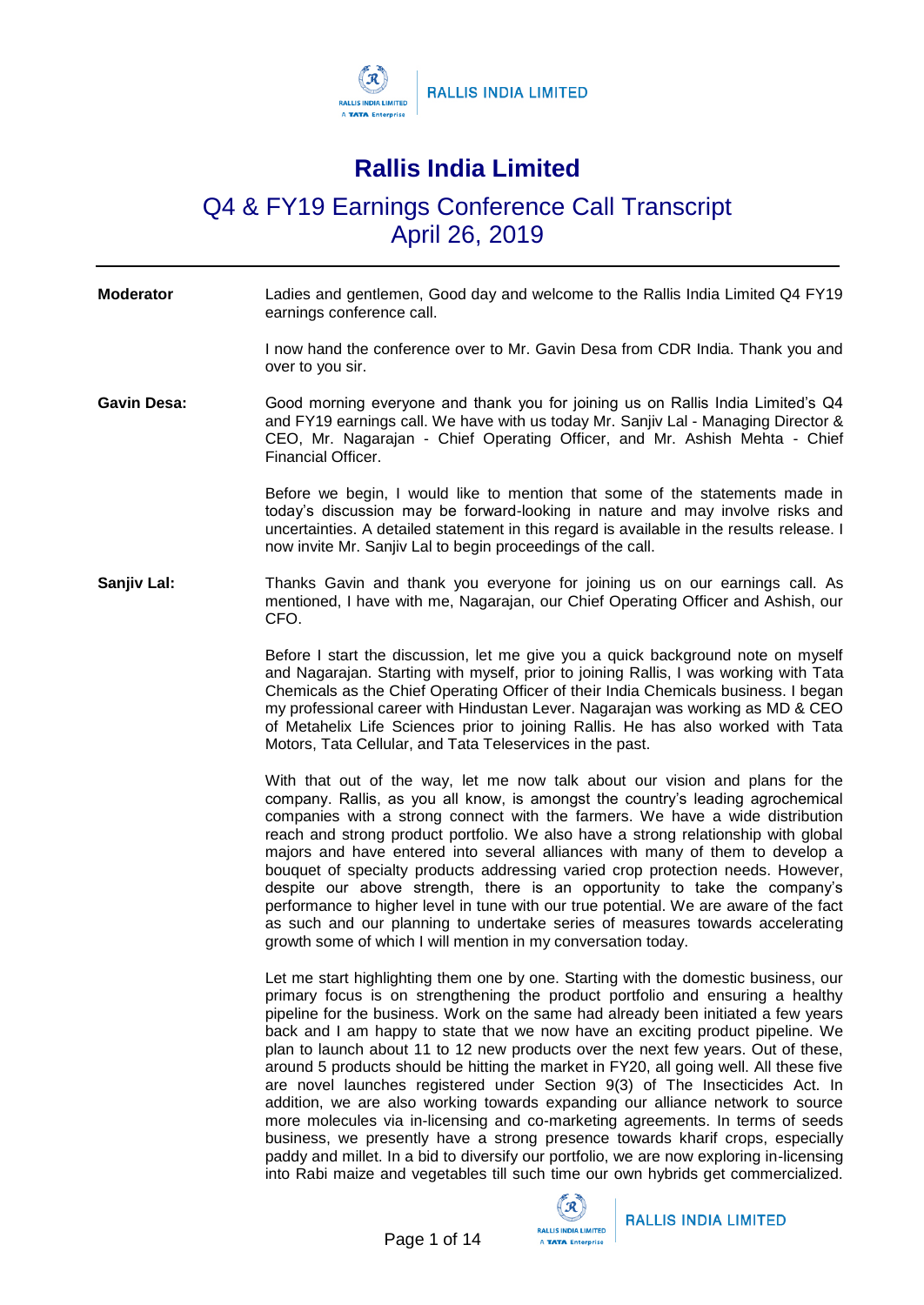Our cotton pipeline is shaping up strongly. While these measures may take a few years to fructify, this will eventually lead to less skewness in the portfolio and help achieve a superior operating leverage.

Moving on to the international business, we have taken a strategic call on selectively scaling up production of those molecules that have a clear growth opportunity. In this context, we have selected 2 active ingredients - metribuzin and pendimethalin. As mentioned in the earlier call, we plan to invest about Rs.40 crore to double the capacity of metribuzin from about 1,000 tons per annum which is the present capacity to about 2,000 tons per annum in 2 phases of 500 tons per annum each. These are likely to be commissioned by July and December of this year, and we are presently about 12% of global metribuzin market and we are expanding our capacity given that the weeds have become resistant to some of the other conventional herbicides.

Moving on to the CAPEX plan announced in the previous call, completion of the same will not only help us beef up our product portfolio and R&D capabilities, but will also help us backward integrate and lower our dependency on the imported raw materials.

Lastly, while we have ordered our credit terms to be competitive for the distributors for selective products, we continue to develop a thorough risk assessment and recovery mechanism to minimize credit risk. We also are working towards widening our distributor footprint. We have a strong footprint in the Western and Southern markets presently and we are working towards increasing our presence in the North and the East.

I am confident that with the above measures, we will significantly alter the profitability profile and revenue momentum of the company.

Now, coming to the financial performance, despite a sharp fall in profits, I remain confident and buoyant due to the following facts. And let me just talk you through some of the strengths. On a consolidated level, while income has fallen by 5.9% from Rs.372 crore to Rs.350 crore, PBT adjusted for one-time charges of Rs. 12.2 crore has fallen by 29.37% from Rs.25.19 crore to Rs.17.79 crore. If one takes out the 4 crore impacted from Metahelix, the reduction in profit is Rs.4 crore from Rs.25 crore, i.e., 16%. We are putting in place plans to improve rabi performance in Metahelix as I mentioned which will help us in ensuring Q4 does not see repeat of this Rs.4-crore burden next year.

On a standalone basis for the quarter, the total income has fallen by 6% from Rs.350 crore to Rs.327 crore and PBT adjusted for one-time charges of Rs. 12.2 crore has fallen by 10% from Rs.34.5 crore to Rs.31 crore. However, interestingly, revenue from international business has increased by 10% and international business now contributes 52% of revenue in Q4 compared to 44% of revenue Q4 of last year. International business has grown from Rs.156 crore to Rs.173 crore. Contribution from international business has also increased from 41% Q4 last year to 47% in the current quarter.

Similarly, the full year income has increased by 11% from Rs.1,525 crore to Rs.1,697 crore, up 11%, and PBT adjusted has increased from Rs.191 crore to Rs.200 crore, up 5%, in a very difficult year. This is primarily driven by 36% growth in international revenue from Rs.479 crore to Rs.650 crore. The domestic revenue has been flat. Thus, overall international contributes today 36% of revenues compared to 30% last year. Similarly, the contribution from international business has increased by 27% while domestic has fallen 5%. Hence, we see continued growth in international business as a key driver. The doubling of capacity of key molecules as I mentioned earlier is in line with this. While domestic market is stressed, we have put in place distributor and market partnership policies that will help us regain growth in the domestic market as well.

That concludes my opening remarks, we can now start the Q&A session.

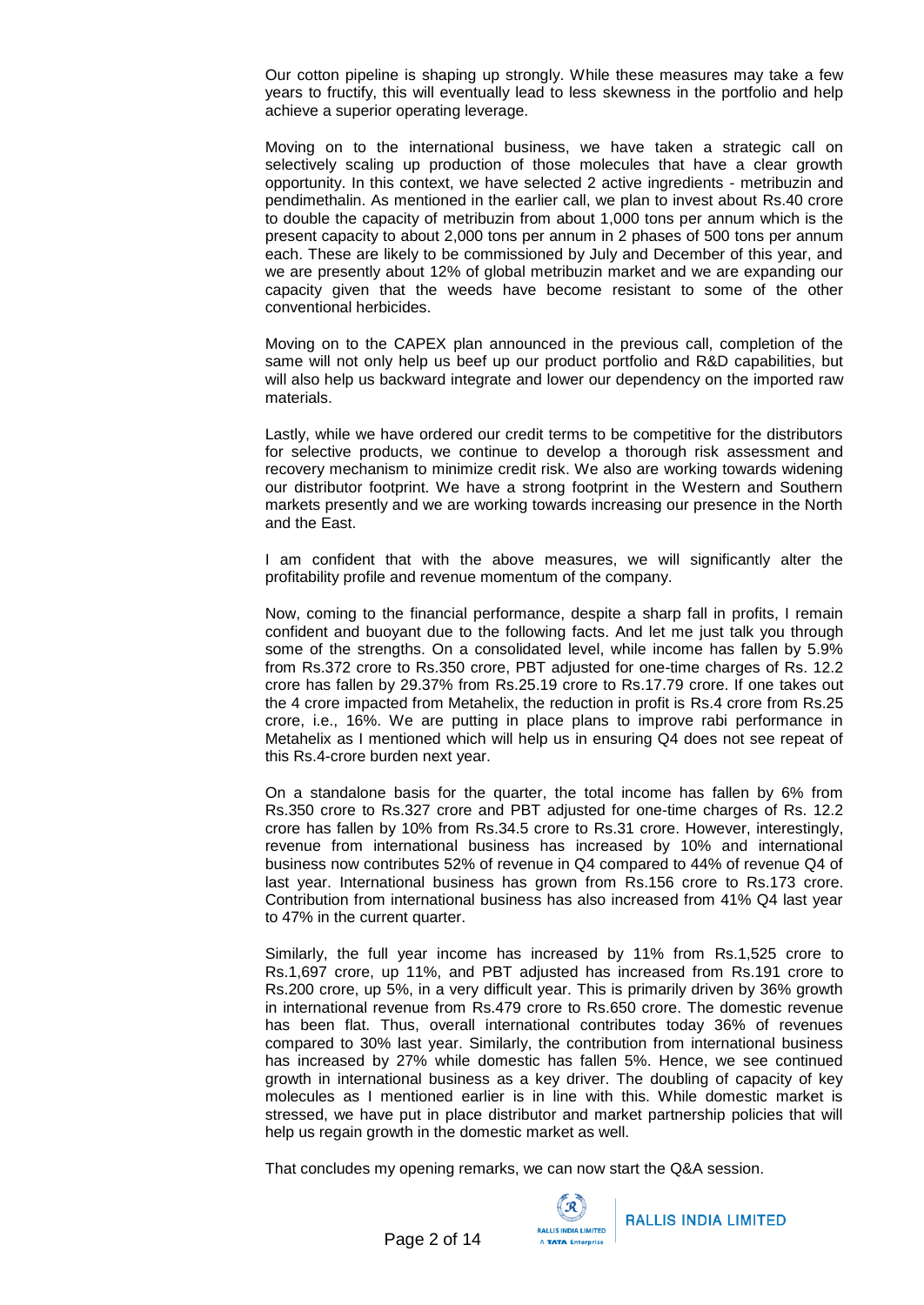- **Moderator:** The first question is from the line of Nitin Gosar from Invesco Mutual Fund. Please go ahead.
- **Nitin Gosar:** Couple of questions sir. First, could you throw some light on distribution expansion program roadmap over the next 3 to 5 years, how do you wish to take it up? And the Second question is in domestic business where you highlighted five 9(3) products to be launched, any category or ballpark understanding on which crop you are targeting?
- **Sanjiv Lal:** I will just request Nagarajan to weigh in on this in terms of the distributor network. In terms of the new products, we are basically targeting 3 combinations - one technical and one plant growth regulator.
- **S. Nagarajan:** In terms of our distribution network, as you are aware, we have what we call as SS and PD, this is the terminology which we use who then sell it to retailers. The total number of SS and PD which is the ones that we directly distribute are like distributors, which is about 3,500 distributors across the country. We expect to add another 600 or so during the year, which would take us to about 4,200. In terms of the retailers that are covered, typically the ratio is about 10:1. So, we would expect to go from about 35,000 to 36,000 retailers to about 42,000 retailers. This is the plan for the present year.
- **Moderator:** The next question is from the line of Madhav Marda from Fidelity International.
- **Madhav Marda:** Sir, we are looking to scale up the international business that seems to be the focus rather than the domestic one. We know the agri situation is stressed in India right now, but is it a more long-term focus on the international business versus the domestic one?
- **Sanjiv Lal:** The international business as you are aware, it takes quite some time for developing new opportunities because of the long cycle time of registration. There is some very good work which has happened in the past and some of that is going to start bearing fruit this year and some of our existing customers are also expanding their requirements out of India and we expect to benefit from that. So, there is expansion in terms of geography and there is expansion in terms of the business that we are doing with our current partners.
- **Madhav Marda:** On the domestic side, at least I am sensing we are taking slightly more of a backseat compared to the international business.
- **Sanjiv Lal:** I will just like to put that into perspective. Our domestic brand is extremely strong but Indian agriculture does have its impact due to various reasons, monsoon being one of the critical ones and also there is subjectivity in terms of whether the consumption will happen or not depending on the pest infestation or the pest attack. So, there are some uncertainties which we need to be cognizant of while all of us, I am saying all of us means all the crop-protection companies try to mitigate some of these but it is a reality that there are going to be periods of stress and we did see that in Q4 of this year.
- **Madhav Marda:** How would the domestic agri or the farmer income situation be right now going into the season? How does it look right now, the domestic situation?
- **Sanjiv Lal:** I think what is positive is that the IMD has given a near-normal forecast for the monsoon, so we are all very bullish and we hope for a great season.
- **Madhav Marda:** Lastly sir, would it be fair to say that the international business that we are focusing on is more the intermediates or where we are supplying one step backward from the formulation side. So, we are not particularly a branded business in the international sales. Is that a fair assumption?
- **Sanjiv Lal:** We are not directly marketing our products into any of the markets. We are working with others who have registrations. For example, in Brazil, we are trying to get our

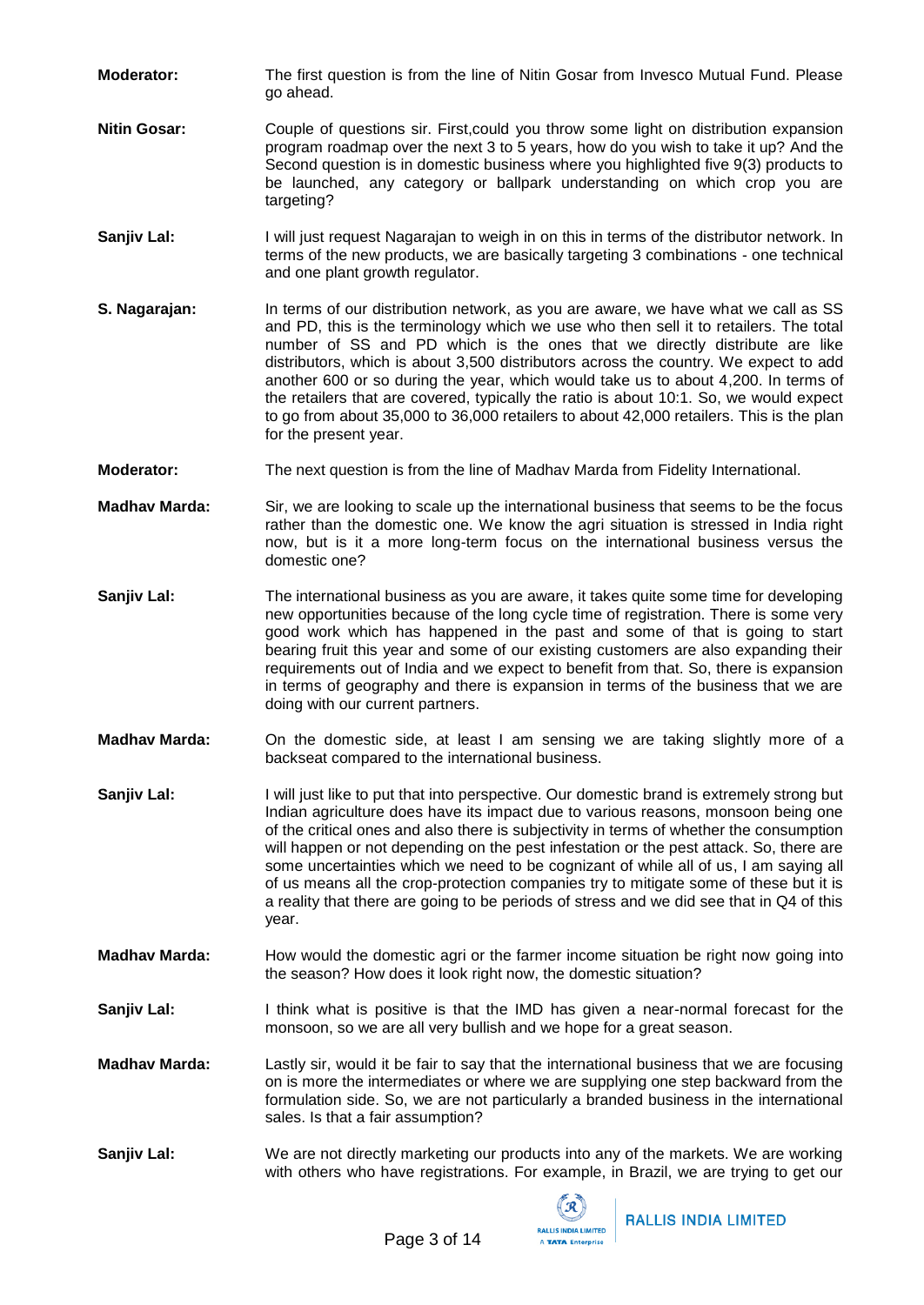own registration. But largely our sale is to other companies who have a good network in those countries. So, we are basically supplying them the active ingredient.

- **Madhav Marda:** Are the margins as good as the domestic formulation business?
- **Sanjiv Lal:** Yeah, I think we get a healthy margin in our international business.
- **Moderator:** The next question is from the line of Sudarshan Padmanabhan from Sundaram Mutual Fund. Please go ahead.
- **Sudarshan Padmanabhan:** Sir, my question is on the inventory which is there for all the agri input players including us and if I am looking at probably the muted sales that happened in the domestic business, especially in the 4th quarter, is it also because of the fact that this is largely a placement season and there is higher amount of inventory that we did not push an additional amount of inventory ahead of the season into basically the distribution network. Is that a right assessment?
- **Sanjiv Lal:** At the end of it, while the placements are there, the consumption and liquidation is what makes for the sale and there has been much lesser, let me call it pest pressure in Q4, which has really impacted demand. It certainly has impacted the demand for Rallis products and I don't know what will be the outcome because we don't have the results of any of the other crop-protection companies but the sense I get is that there is some inventory buildup which has happened with others as well.
- **S. Nagarajan:** I just want to echo what Sanjiv said that really and it also kind of relates back to the earlier question. In our perception, the crop economics have actually been very challenged in the last year, i.e., January to December 2018, particularly in crops like gram, rapeseed, and mustard. There has also been decline in acreages that have happened in paddy in some of the Southern markets like Andhra Pradesh, Tamil Nadu, and Karnataka in addition to the low pest load which Sanjiv alluded to. So, I think it is really driven as a function of liquidation levels more than the placement, although we have calibrated our replacements as we went along during the season as we realized the tertiary off-take was actually turning out to be lower, but the primary factor is really the liquidation and not so much the calibration on the placement.
- **Sudarshan Padmanabhan:** Sir, my second question is with respect to our strategy. One is the off-take seems to be poor and the second is that last year we did relax a certain amount of inventory, receivable days giving a little bit better days to the channel, this year it looks like going by the numbers, we have further kind of lightened or further been a bit more lighter on the channel. But if one is looking at the numbers, it looks like there has been no impact on the numbers. If you can give some color with respect to: What is it the benefit that you are seeing with giving these credit terms and enhancing it further? Secondly, from the point of view of where it is going to stop? I mean it would be a never-ending process when you keep increasing the credit days, but where do you see that the benefits will start flowing into the numbers?
- **Sanjiv Lal:** We have put in place a new incentive scheme and credit policy only from 1st of April. As we speak, it is being communicated and rolled out to all our distributors and our teams. So, the impact of the trade incentives and plans that we have put in place will really play out in Q1 and Q2. It is really the trade partners whose support we need for the kharif and we need to be cognizant of the fact that there are cash flow issues in the rural market and while I understand that giving credit has its own issues but we have put in place a good risk mitigation process to counter any possible outcomes of extended credit.

**Sudarshan Padmanabhan:** Would it stop here or do you see further credit days increasing?

**Sanjiv Lal:** No, I think what we have got in place is good and there is going to be no need for expanding it further. We are getting some very positive feedback from the trade itself. So, I think we are on a good wicket on getting our trade partners to fully

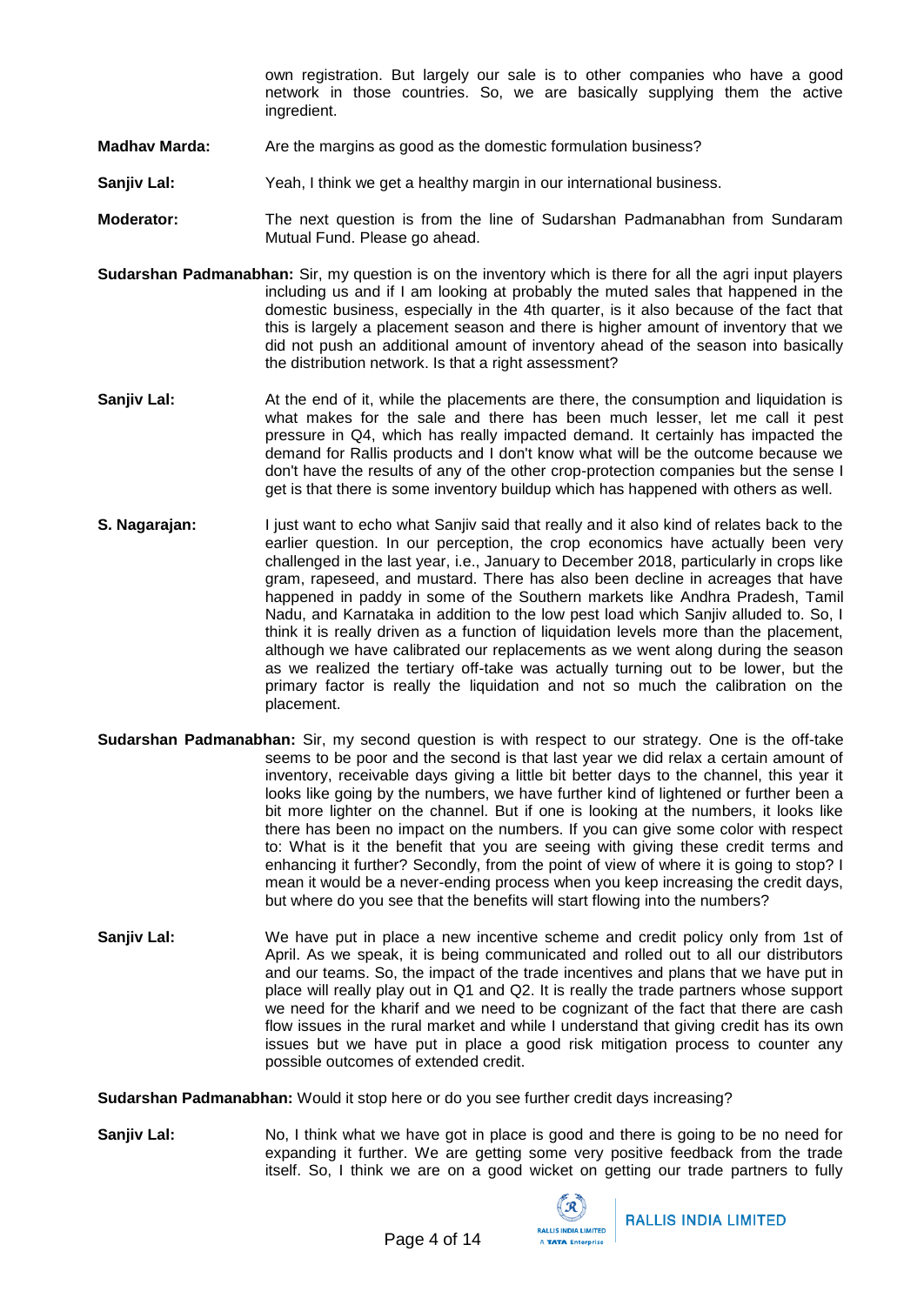support the organization and they have done so in the past. Some of them are very long-term partners with us and we have their full support for this new scheme.

- **Sudarshan Padmanabhan:** Just on the one-offs you specifically talked about this retirement benefit in your press release. What is it exactly toward? If you can throw some light on this sir?
- **Sanjiv Lal:** As you are aware that there have been some management changes which have happened over the last couple of weeks and we have had to provide for retirement benefits for some of our colleagues. That is the one-time which we were talking about.
- **Moderator:** The next question is from Ritesh Gupta from Ambit Capital. Please go ahead.
- **Ritesh Gupta:** Just dwelling upon the previous participants' questions. Just for the industry bit, right since like 2014 or probably say last 4 to 5 years, we have seen a marked slowdown in the growth rate that the industry was witnessing from let us say from 10 to 14. Now, is there any specific thing that we can monitor for the industry to start turning around? Probably is it just a crop profitability which is an issue or is there something else also which kind of has changed in the industry? We see that growth is kind of slowing down across players. We see that receivables have been increasing across players as well and that inventory situation has also turned grim. So, could you just give us a broader perspective that what do you think will drive the turnaround for the industry as such?
- **Sanjiv Lal:** Ritesh, fundamentally the consumption of crop-protection chemicals in India is much lower than what it is globally and therefore the opportunity for expanding consumption of many of these for improving crop productivity is without doubt and without question.

The key issue is the availability of funds with the farmer whether you can call it farmer distress or whatever, but I think some of the actions taken by the government in terms of securitizing wealth creation for the farming community whether it is crop insurance or whether it is putting some money in their pockets, all of this will actually go a long way in sort of triggering consumption and demand for these chemicals.

The acreage which is currently under cultivation is unlikely to be increasing, it will only be decreasing. There is going to be a demand for improving the productivity of the arable land and with the growth and demand for food grain, there is going to be a need for improving productivity as well and a lot of it is going to come from the work that we are doing as part of our seeds business to come up with better yielding hybrids and the kind of molecules that the farmer really needs to get the kind of benefit from his land that he is cultivating.

I think this is a very general statement which I have given but this is the really on the ground that unless the farmer has more money in his hand, he will tend to either underdose chemicals or simply avoid using it and then suffer the consequence of poor productivity.

Our job really as responsible company is to work with the farming community on getting the knowledge to them, and we also have huge digital interventions which we have been making including giving them weather forecast. We have got a fairly large number of farmers whom we connect with and we are providing them with advance information on weather and on mandi prices. We are engaging with them to sort of support them in their decision-making process.

Ritesh, this is what we are doing as a company and my general comments on what is happening on Indian agriculture. Needless to say that irrespective of the performance of the monsoon over the last couple of years, agricultural productivity has been going up. So, we have been getting higher food grain production happening year on year.

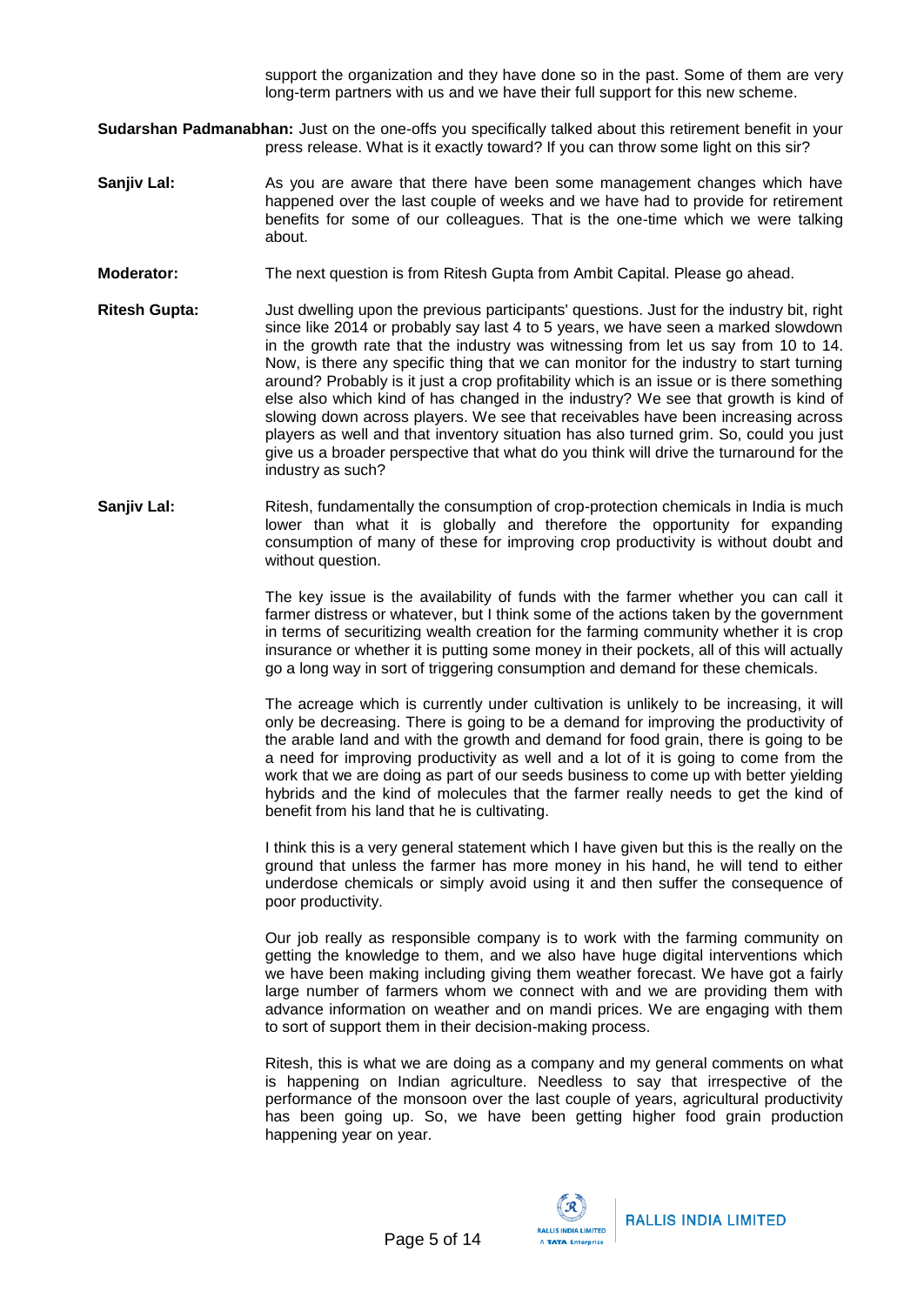The monsoons tend to be patchy. Some places are impacted by drought conditions year on year where there may be more stress but overall there is a good story when it comes to agriculture. The issue is on the farmer having more funds for his own growth.

- **Ritesh Gupta:** On the export side, are you looking at some more APIs also because what the general narrative that I hear from most of the people I speak to in the industry is there is a shortage of APIs or there is an incremental demand for intermediates from India and it varies across some of the generic APIs as well as some of the more innovative APIs as well. Is there like foray or some work going on wherein you are trying to target some more molecules which are large enough for the industry?
- **Sanjiv Lal:** Yeah Ritesh, we are working on some of these. When we had met in the earlier investor interactions, Mr. Mukundan, the earlier MD, he did talk about work which was happening at our research station in Bengaluru. We are currently working on 3 or 4 different new technical. We should be seeing some outcomes from the work being done by our laboratories during the course of the year. Apart from that, we are also in discussion with various players for doing some job work for them in terms of preparing the active ingredients and this is largely coming out from a sentiment that Indian manufacturers are seen as more reliable in today's context where we have been having a lot of bad news coming out of China in terms of their own safety and environmental problems in some of their chemical parks which I think all of you may be aware of.
- **Moderator:** The next question is from Aditya Jhawar from Investec. Please go ahead.
- **Aditya Jhawar:** Sir, if you can help us understand in raw material pricing pressure that you are seeing, is there any improvement sequentially or what are you assessing when the impact of our raw material pricing pressure will come down?
- **Sanjiv Lal:** Yeah, there is some trend in terms of raw material prices but I will tell you for some materials, it is going up and for some materials, it is also coming down. So, it is not that everything is increasing. The price increase is largely coming out of some of the issues which we are seeing in China, especially for those chemicals which are coming in from there and there have been some delays which has led to price increase for some materials, but needless to say that we are actively working with many of our suppliers to ensure our supply chain is not going to impact our manufacturing operations.
- Aditya Jhawar: But in terms of pressure on gross margin, what is our assessment? Till when, I mean at least for the next 2 to 3 quarters, the pressure would continue or you are seeing some respite in latter half of the year?
- **Sanjiv Lal:** I don't want to comment on the gross margins except to say that we are cognizant of the price changes, and as appropriate, we may need to take price corrections also because if it is affecting us, it is affecting everyone.
- **Aditya Jhawar:** On the distribution incentives, what are the specific steps we have taken in terms of increasing distributor margin or something and how different are we from the industry practices?
- **Sanjiv Lal:** I will just request Nagarajan to just give you a general sense of what is it that we are trying to do without getting into very specifics. Of course, those specifics if you go into the field, you will get them, but in general terms, Nagarajan if you can just give an overall scheme that we have?
- **S. Nagarajan:** In a general sense, there are multiple components or multiple levers within the channel policies which we have looked at. The principal one is with respect to aligning or making our credit terms much more competitive compared to what they were in the past, but of course being responsible about this and ensuring introduction of elements in the policy, which would encourage prompt payment. That is really the combination of credit-term relaxation with a prompt payment kind of our

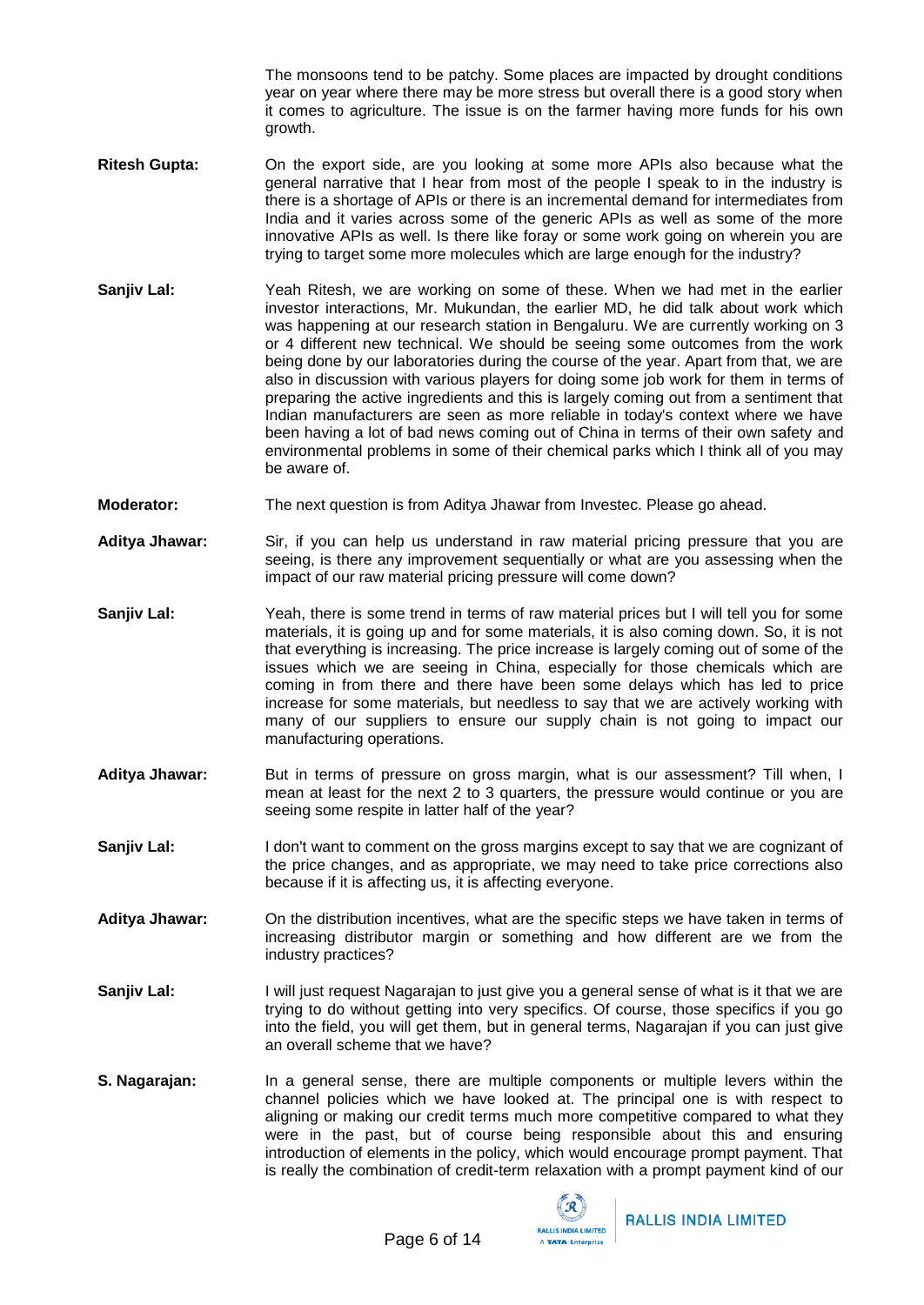incentive. The other element of course is with respect to channel motivation. We have had a certain kind of motivational programs in the past and we have revamped them. The third is of course with respect to our own internal processes and policies with respect to supporting the growth much more actively. These I would bucketize as broadly the 3 areas that we have looked at. There are a number of other smaller areas but they are much smaller.

- Aditya Jhawar: But broadly, our incentive structure is it better than the industry in terms of margin that we offer to the channel partner and has it changed in FY19 vs FY18?
- **S. Nagarajan:** Incentive structure if you are going to be comparing it with the industry, I would put it that it is competitive because obviously there are multiple levers which determine the sales level; the strength of the relationship, the quality of the product, the reach of the distribution, and of course the incentive program. These are all different elements as we see it and we have tried to sort of make the bouquet a lot more competitive. With respect to FY19 and FY18, how the two compared, perhaps Ashish would you be able to throw some light on that?
- **Ashish Mehta:** Actually, the focus is more on the tracking of the tertiary sales and the liquidation of the secondary sales where we feel that we need to have more such contacts, and as Mr. Nagarajan mentioned that the retailers are going to be increased currently, that is exactly what we are doing, having more such programs linked to the off-take by the retailers through the dealers with whom we work. So, the focus is definitely increasingly going towards the retailers' end because they are the face to the final consumers. And of course, the new policy also speaks about lot of cash incentive; there is incentive for prompt payment, there is incentive for advance payment. We have revamped that from 1st of April. And I am sure the channel would like it and this was one of the feedbacks which we used to also get from some of your analysts' meet with the channel or retailer. So, suggestions also have been taken.
- **Aditya Jhawar:** Thanks a lot. That was extremely helpful, and thanks for the improved disclosure with regard to domestic and international business.
- **Moderator:** The next question is from Levin Shah from Value Quest Research. Please go ahead.
- Levin Shah: First question is on this international business. We have seen a 36% growth this year. If you could break up this growth in terms of geography or in terms of product baskets, where this growth is coming from exactly?
- **Sanjiv Lal:** Largely, there are 3 products, Levin, which are basically metribuzin, pendimethalin, and acephate which are our backbone products. These are the 3 products which we are largely exporting to the key customers.
- **Ashish Mehta:** Just to link the earlier comment of expanding some of our technical from 1,000 tons to 2,000 tons. Largely, it is going to cater to the international market and we see buoyancy in the demand for these products. That's the way we have been working on.
- Levin Shah: Like you said in metribuzin, we already have 12% market share and we are doubling our capacity, right?

**Sanjiv Lal:** That's right.

Levin Shah: And what would be the growth of the market itself like the product growth?

**S. Nagarajan:** I don't have a number per se, but I think certainly the digestibility of the market for the additional capacity that we are creating is significantly there. There are dislocations in the supply chain globally because of the China effect as well. So, I think we should really be able to have adequate demand for the additional capacity planned.

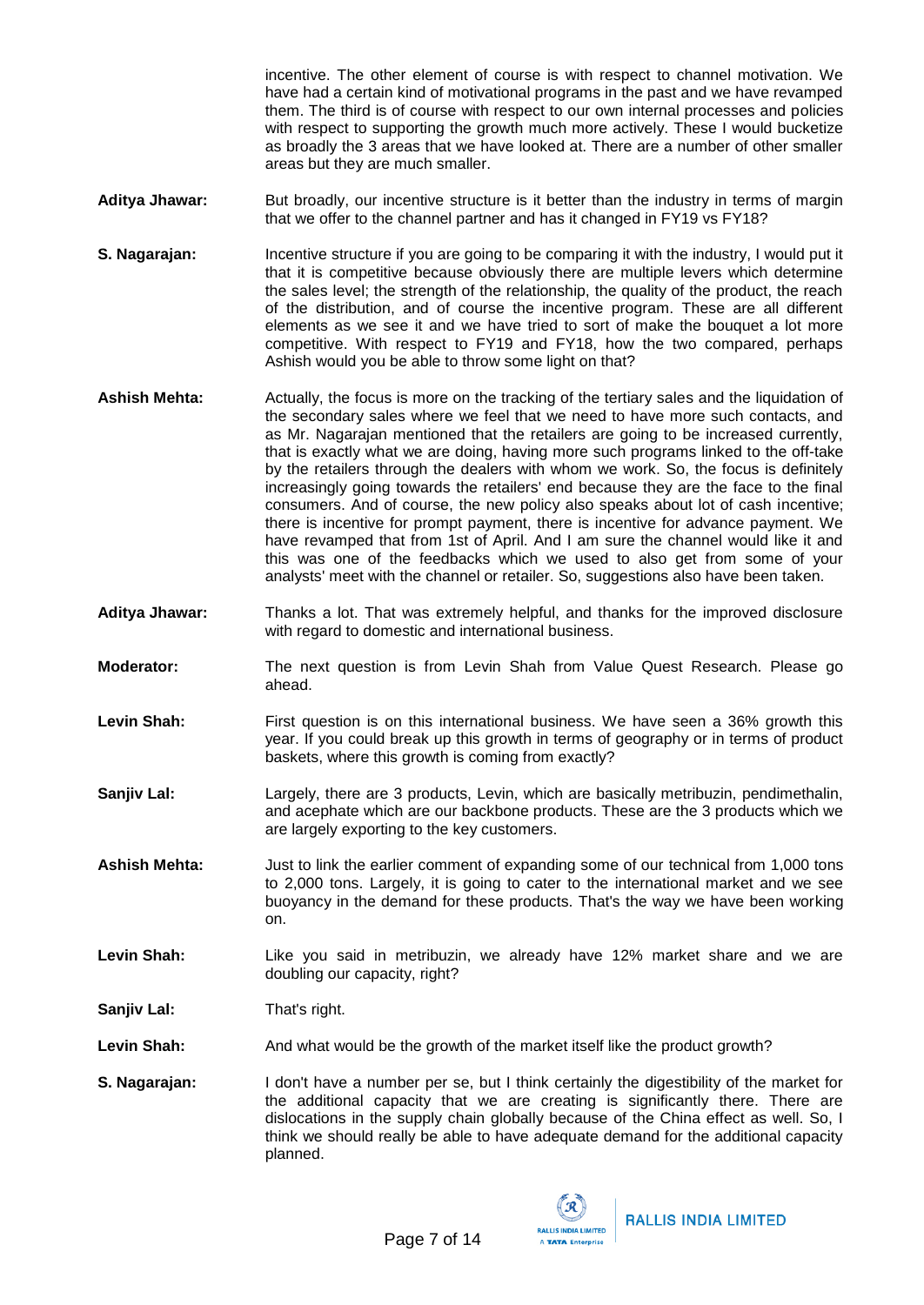- Levin Shah: Secondly, on this CAPEX plan. In the last call, we had said that we will be doing Rs.800 crore CAPEX over the next 3 to 4 years and that was divided into 4 phases. Where exactly we are on that plan and how much we have already spent and what more are we going to spend?
- **Sanjiv Lal:** Levin, what we have already committed on the ground is the expansion of the metribuzin capacity by 500 tons per annum x 2, i.e., in 2 phases taking us to about 2,000 tons. That work is currently underway. The equipment has been ordered and it will be installed during the current year. We have also started development of another large plot of land that we had in Dahej which we call the chemical zone where the work on leveling for setting up our formulation plant has already been completed. There is a boundary wall which has started coming up on that very large plot of land, and we will also be putting in place certain capital investment for backward integration of some of the ingredients that we currently depend on from outside of India. So, the capital program is well underway.
- Levin Shah: But we had announced like Rs.100 crore was the first phase and Rs.170 odd crore was the second phase. So, Rs.100 crore we had already committed as of end of last quarter and this Rs.170 crore where exactly are we spending that?
- **Ashish Mehta:** Both phases will be in the Dahej, the chemical zone as well as in the SEZ zone. Largely, it will be for backward integration of our 2 major molecules. We plan to start by say 3rd quarter of this year, i.e., the budget also we have taken for the current year.
- Levin Shah: So, this Rs.170 crore is the budget for the current year?
- **Ashish Mehta:** Just to answer your query on why metribuzin is more because there has been a good demand in overseas market as dicamba which is one of the major molecules, it has become pest resistant and the switch is now more on the metribuzin. So, that is why the demand has gone up.
- **Levin Shah:** Lastly, on this international business. If you can give some color on the geographies that we are attending and is it because there is this supply crunch from China that is helping us?
- **Sanjiv Lal:** The China impact is certainly there but I think some of our business partners see us as a reliable supply base. We are currently doing business in US and in Brazil and in some of the Southeast Asian countries.
- Levin Shah: So, basically the growth has been led by these 3 geographies?
- **Sanjiv Lal:** Yes, correct.
- **Moderator:** The next question is from Vishnu Kumar from Spark Capital. Please go ahead.

**Vishnu Kumar:** Firstly just wanted to recheck some numbers. You mentioned the export revenues from Rs.479 crore to Rs.650 crore for full year. Is that right?

- **S. Nagarajan:** Yes, correct.
- **Vishnu Kumar:** You also mentioned something called contribution margin. What exactly is that and if you could elaborate a little on that?
- **Ashish Mehta:** Vishnu, you may not get it correlated from the SEBI results, but if I were to give a broad idea about the margins in the international market vis-a-vis the domestic market, the share of the profits because of the revenue going up in international market, the profit has come largely from the international business. As in the opening remark, it was mentioned that the domestic sales compared to last year was almost flat. In that perspective, we made that remark that the margin has gone up and of course there has been a pressure on the domestic margins. It has largely dropped by 5% if I were to compare it from last year on a full-year basis.

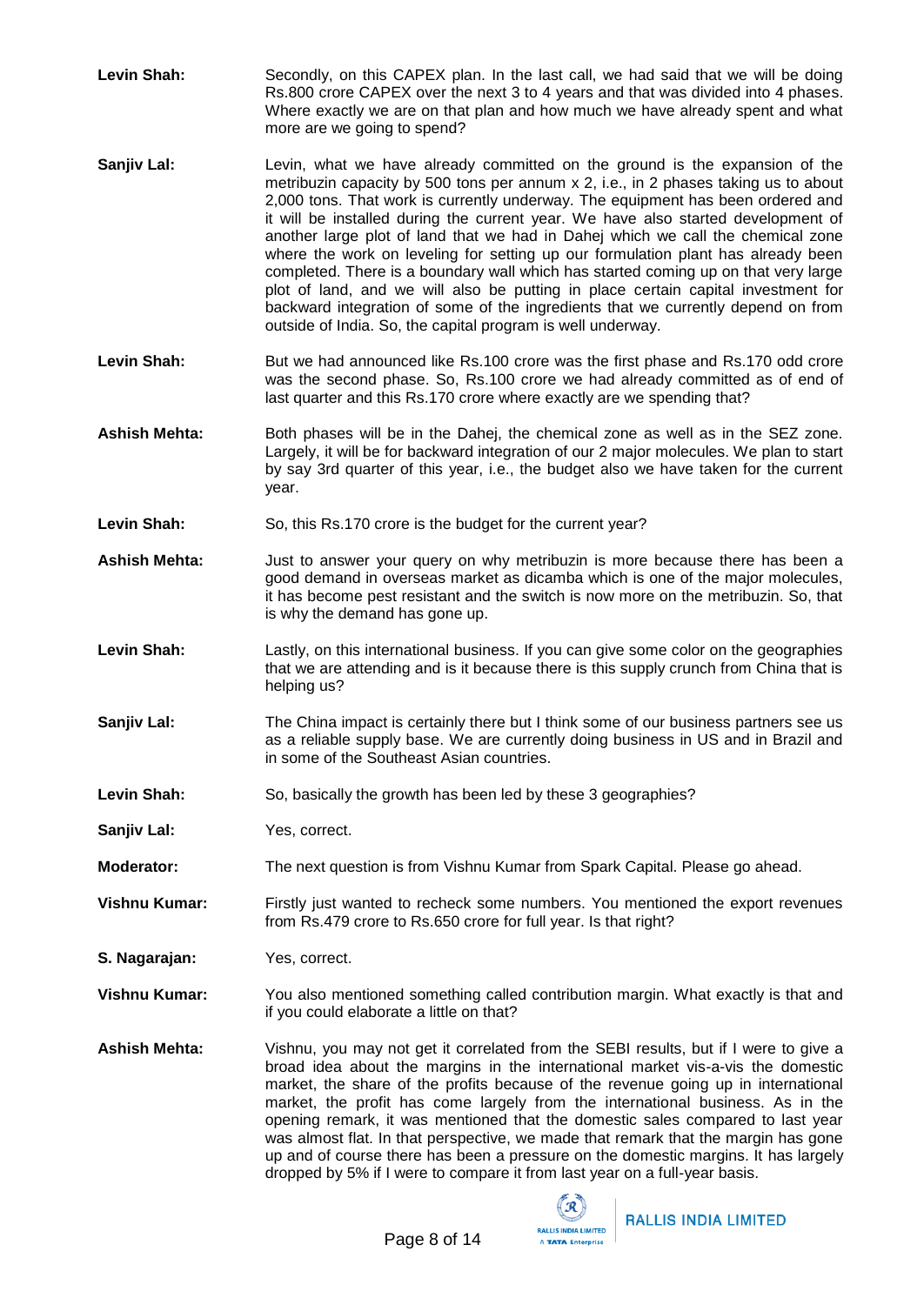- **Vishnu Kumar:** If you can repeat that number again?
- **Ashish Mehta:** Let me put it this way. The domestic in the formulation market, the margins are generally high. In the B2B market, it is in one segment and in the contract, it is another segment. So, there are 3 types of margins we have because of the type of business.
- **Moderator:** The next question is from the line of Rohan Gupta from Edelweiss Securities. Please go ahead.
- **Rohan Gupta:** Sir, first question is on the domestic business. It was flat for us and I understand that a price-led growth was there because of price increases of many input costs. Can you just break it up how much was the volume degrowth and price-led growth was there in this year?
- **Ashish Mehta:** Rohan, if I see the overall numbers in the domestic market, whatever cost increase was there, 90% was made up by the price increase if I were to summarize that way.
- **Rohan Gupta:** We have seen a flat revenue growth. I just want to understand what was the priceled growth was there so that then we can break it up between volume growth and price-led growth.
- **Ashish Mehta:** All I can say is that while there is a flat growth compared to last year, whatever cost increase was there, we have been able to pass it on the price. There are specific volume growths in certain molecules and certain degrowth also in certain other molecules. That is the message we would like to give. Further details may not be possible at this juncture.
- **Rohan Gupta:** But in general for the industry if we derive that it means that for the industry also, you would have seen that in volume terms, there was a degrowth across the industry this year?
- **Ashish Mehta:** That's the message and the understanding we have when we talked to some of our industry friends.
- **Sanjiv Lal:** I think we will get a better clarity on that once everyone's results start coming out. I think because Rallis is perhaps the first to come out and so you are seeing our performance the way it is.
- **Rohan Gupta:** In Q4 numbers, once again in domestic business, which shows a significant degrowth because your export business was up by 10% and with a revenue -9%. It means that domestic was down by almost 20%. Can you give some numbers that it was mainly because of some sales returns which we have done in the current quarter or it was in general there was overall weakness in the market?
- **Sanjiv Lal:** I think basically the issue is on consumption. If there is no consumption, you will not have the sale and therefore there will be inventory issues and there will be market returns also because beyond a point, we don't leave the material with the trade because they are not in a position to pay for it either.
- Ashish Mehta: Rohan, it is the combination of two. Sales returns were there, more than what was estimated, it was a little higher. Then, seeing the inventory level at the market, generally we like to place the materials closer to the consumption. So, we were a little cautious about it, a little conservative on our sales plan this year. And plus the new pricing policies also were to be announced. So, that's why we went slow on that one.
- **Rohan Gupta:** Sir, we also base our revenue growth going forward on new product launches. However, in the last 3 years cumulatively we have launched more than roughly 20 products in domestic market in various combinations. Would it be possible for you to give some understanding that why even despite aggressive launches in last 3 years, our revenue growth in the domestic market was muted and when we are saying that

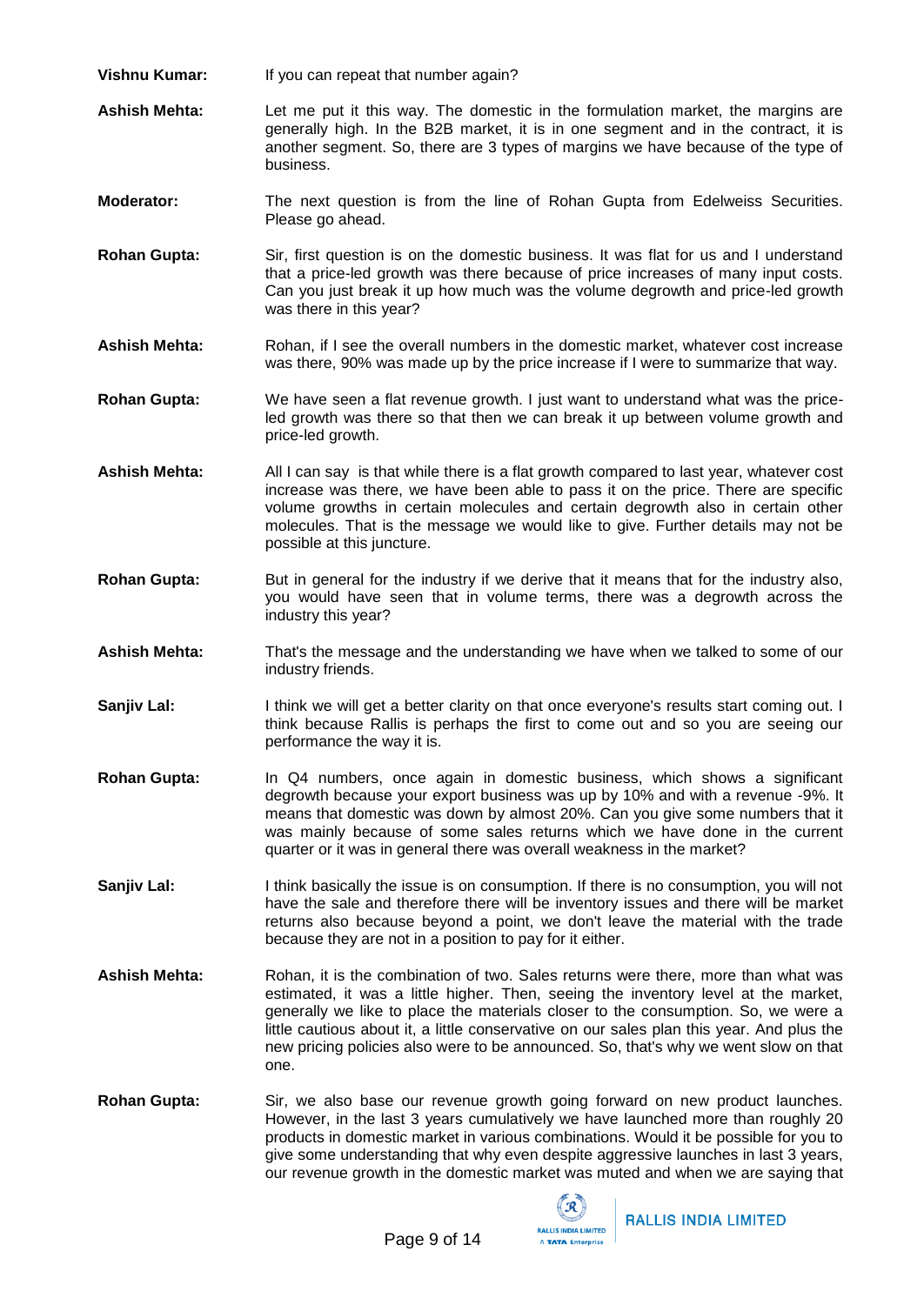over the next 1 to 2 years, we have almost 12 to 13 new launches planned in, then what is going to be different this time and these product launches versus what we have launched in the last 3 years?

- **Ashish Mehta:** See you know how Rallis has been working like. We have been offering all the suite of solutions to the farmers and hence when and where we see a gap, we try to get that molecule through our alliance partnership. That is one. The second is, when we track the ITI, we see that ITI last year and this year has been same which necessarily means that the growth from the molecules what we had introduced had not come out as expected, but that was not the expectation that all the 20 molecules whatever we have introduced in the last 3 years would fire from all cylinders. The second part is, lot of research work has been done in last 2 to 3 years where we are going to see the result coming out in this year in the introduction of the new products. A couple of products which we introduced last year has seen a volume growth like Summit we had mentioned in the last conference call also, and we believe that the new introduction which will come out from our table which is largely 9(3) and 9(4) products will definitely boost the top line.
- **Rohan Gupta:** Sir, you mentioned ITI was at similar level last year. I think it was 10% last year?
- **Ashish Mehta:** Yeah, it is almost same, this year is also same.
- **Rohan Gupta:** 10%?
- **Ashish Mehta:** Yeah.
- **Rohan Gupta:** Sir, just moving onto export business. Sir, you mentioned that roughly Rs. 650 crore, almost 36% growth has come in export business. Can you just mention what was the contribution from these 3 main molecules - metribuzin, pendimethalin, and acephate in this revenue?
- **Ashish Mehta:** Major sales come from these three plus the hexaconazole also. These are the only 4 or 5 molecules which we sell in AI form plus a little bit of Metalaxyl. So, largely, the growth is from all these 4 molecules only, but major if I were to rank it, metribuzin and then followed by acephate.
- **Rohan:** And in metribuzin, we are doubling the capacity and what are the plans in pendimethalin and acephate?
- **Ashish Mehta:** The pendimethalin capacity was already done last year, and if we see the scope, then there is also provision there. We will definitely cap it up.
- **Moderator:** The next question is from Deepak Malhotra from TPG. Please go ahead.
- **Deepak Malhotra:** Just one small clarification on the CAPEX program. You mentioned that Rs.270 crore has already been incurred or is it in the process of being incurred?
- **Ashish Mehta:** In the process of being incurred.
- **Deepak Malhotra:** How is this being funded?
- Ashish Mehta: It is largely through internal accruals.
- **Deepak Malhotra:** And for the further CAPEX which we have up to the Rs.800 crore, do we plan to do it also through internal accruals or do we plan to take any debt for the same?
- **Ashish Mehta:** Deepak, these Rs.800 crore which is planned over the next 3 to 5 years, we assume largely it will be funded through internal accruals, and if required, we also have a plan to monetize some of our assets.
- **Deepak Malhotra:** While you mentioned about your new product launches which you are already working as part of the new technical which Sanjiv-ji also mentioned at your R&D

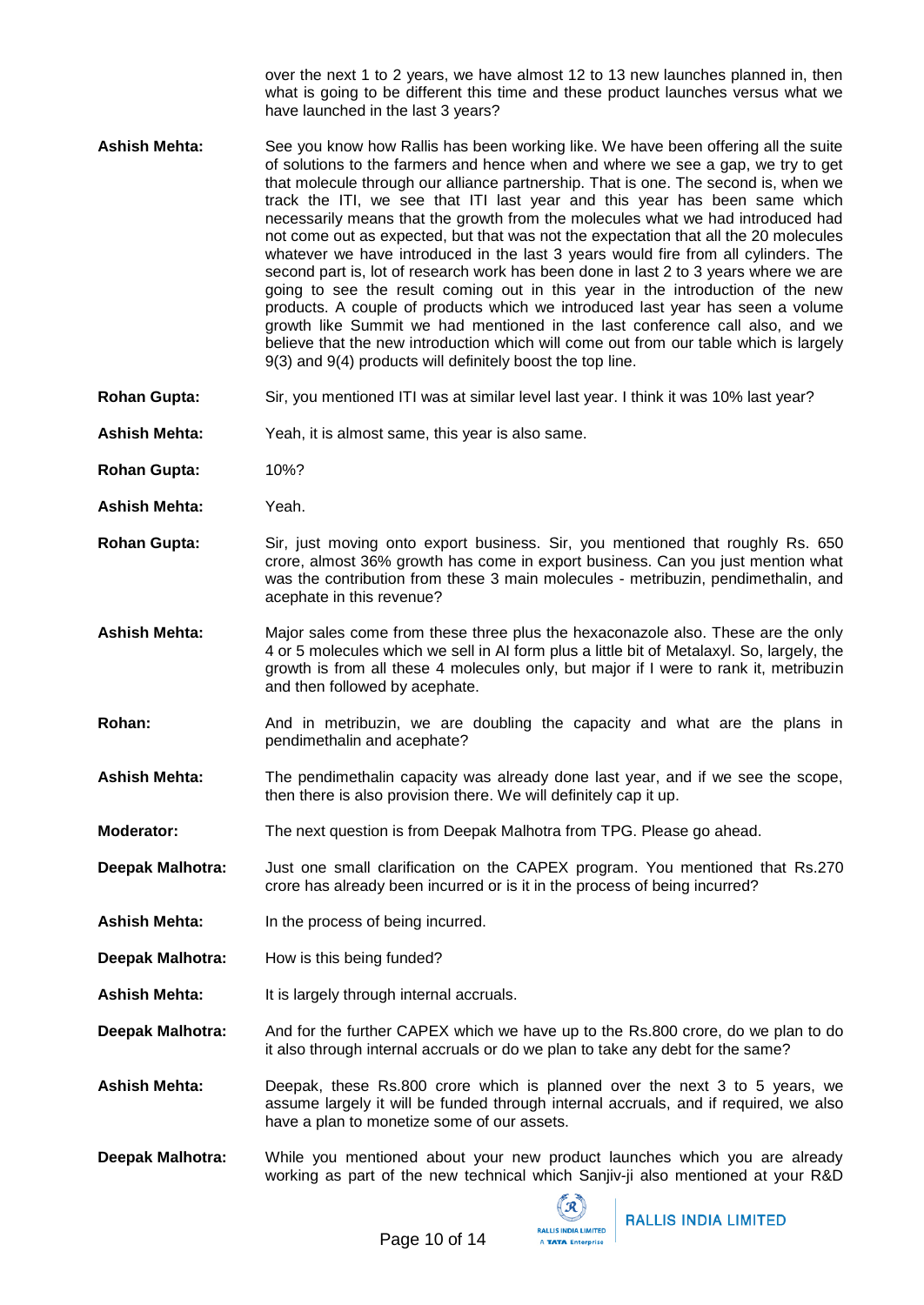facility, by when do we at least start seeing the effect of all this on the actual performance in your view please?

- **Sanjiv Lal:** Deepak, one of the products is getting through the registration process which we hope will get completed during the May month. So, that is one product which will be kicking in. Perhaps, we will be able to catch the latter part of the kharif season, and the others also are in the process of getting the registration approvals. That may take a couple of months more but one of them is almost there. We are just waiting for the certificates to get the product into the market.
- **Deepak Malhotra:** So, what you are effectively saying that any significant or noticeable effect will only be kind of one could see perhaps going in the second half of the year in terms of the numbers or quarter 2?
- **Sanjiv Lal:** Let me just put a reality filter on this. A new product at least will require 2 seasons before it reaches a sizeable volume to make the kind of bottom line impact. So, we should not expect that we introduce something today and we will be able to get huge contributions coming from it. It will take only the next season when it will start really giving the benefits. So, while we are talking about 5 new things, it is important for the farmer, it is important for the trade, but it will be only in the second year that we will start seeing the full benefit of these introductions. That is, I am putting the reality filter on this, Deepak.
- **Deepak Malhotra:** Just one more small thing. Although you did allude about monsoons being good or bad and with Skymet and IMD being at variance in the past and we have gone through all that and still the productivity more or less has been maintained, but this year again we have a similar situation where we are at variance in terms of the monsoon projections and plus we are also hearing about rural distress and then the government again trying to put money in the hands of the farmers and so on and so forth. Given all that kind of background, how hopeful are you for the coming season?
- **Sanjiv Lal:** Deepak, actually I am very, very optimistic and as I mentioned that irrespective of how the monsoon has performed, if you see the overall growth in terms of food grain, it has got a positive trajectory. The monsoon even if it is underperforming, what happens is we look at average performance, but there are parts of the country which have actually got very decent monsoon and there are some parts which will get stress. So, when you look at the average, it looks as if the monsoon has been deficit and certainly there are some areas which have had the third consecutive year of drought, but keep in mind that there are vast parts of the country which are actually getting very decent and well spread out rainfall which is actually helping the overall growth in the agri production.
- **Moderator:** The next question is from Dheeresh Pathak from Goldman Sachs Asset Management. Please go ahead.
- **Dheeresh Pathak:** Just want to confirm, out of the standalone revenues of Rs.1,670 crore, you said Rs. 650 crore is international, the balance is all domestic formulation or there is some CRAMS or domestic institution as well in that?
- **Ashish Mehta:** CRAMS will come under the international business because they are all exported.
- **Dheeresh Pathak:** And so balance Rs.1000 crore for this year is all domestic formulation?
- **Ashish Mehta:** Domestic formulation plus plant growth nutrients.
- **Dheeresh Pathak:** But there is no domestic institution business per se, domestic B2B?
- Ashish Mehta: It is a very small figure.
- **Dheeresh Pathak:** Of the exports, you highlighted the key molecules. Can you also share the mix of exports in terms of technical versus formulations?

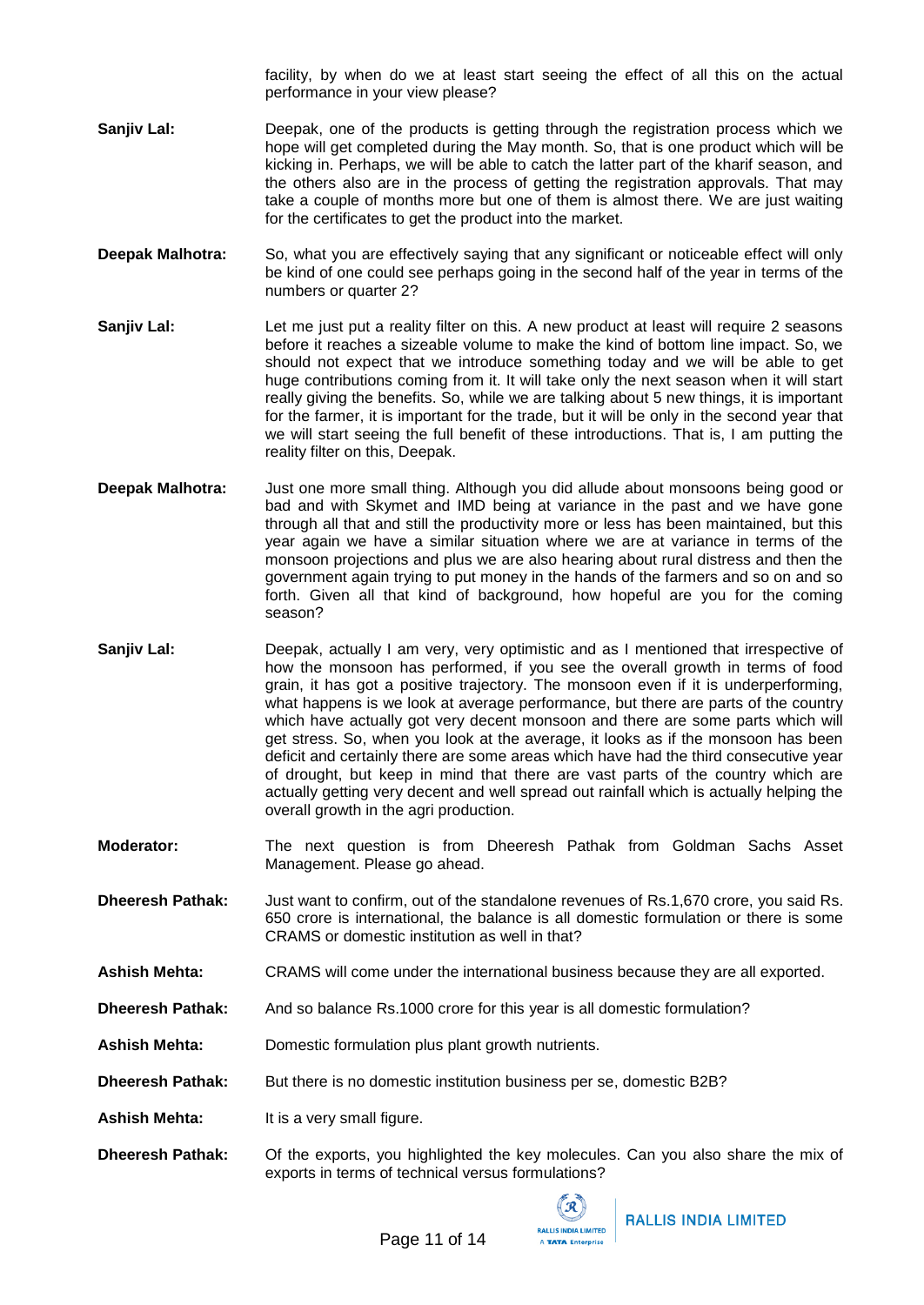- **Ashish Mehta:** Formulation is a very small portion. It is gradually growing over the years as we get more registration, but I would say about 80% is still the technical sales in the B2B business segment. Just a rough estimate I am telling you.
- **Dheeresh Pathak:** Of the Rs.650 crore of international revenue, can you give a geographic mix or country-wise mix?
- **Ashish Mehta:** See you are aware that we have this contract manufacturing and a larger portion of that also goes to a particular customer and from there it is formulated and sold across the countries. We send the materials as per their requirement. I am not sure whether giving a figure that we have sold in this geography would make sense in that manner.
- **Dheeresh Pathak:** How much is contract manufacturing out of Rs.650 crore?
- **Ashish Mehta:** Around 27% to 28%.
- **Dheeresh Pathak:** And this is 1 client, right?
- **Ashish Mehta:** No, both put together.
- **Dheeresh Pathak:** Two clients, okay. The last question is that you mentioned metribuzin is doing well because dicamba has got resistance. I thought dicamba was doing very well because Monsanto has been increasing capacity many folds.
- **Sanjiv Lal:** Dicamba and glyphosate, both these herbicides are having some resistance issues. So, this could be one of the contributing factors for the demand for metribuzin.
- **Moderator:** The next question is from Ashwin Reddy from Samatva Investments. Please go ahead.
- Ashwin Reddy: Firstly, on Metahelix, how do we think about Metahelix going forward from now? What is the thought process there? Would Rallis summarily be an agrichem or will it be agrichem plus seeds or what is the main focus on is the first question. Second question is, from what we understand in the last 2 to 3 years, there has probably been a churn in the middle management at Rallis. It is at least my understanding from the ground. Some thoughts would be helpful like what are you doing and about this?
- **Sanjiv Lal:** One is that there is a certain level of attrition which all organizations have, and in some parts of our business, for example in the seeds business, we have been seeing a slightly higher attrition than what we would like. We are taking some corrective steps for retention. We will be putting those processes in place. We see ourselves as an agro sciences company between what we do in our seeds business and what we do in our agrochemicals business. Certainly there is some very good work which is happening in the seeds business and I will request Nagarajan who has been in the past the Managing Director & CEO of Metahelix to give some insight as to what is the overall plan, but I would just like to add that we had earlier spoken when we had the meeting with all the investors that there is a product gap which we have for rabi. While we have an excellent kharif when it comes to our seeds business, rabi tends to be weak. So, all that we do in terms of great performance in kharif tends to keep getting diluted by the time we come to Q4. So, we have got a portfolio issue which Nagarajan and team are working on and we hope to have some fix on that through in-licensing product because it will take us some time before our own seed variety becomes available.

I will just request Nagarajan to add some further perspective to this.

**S. Nagarajan:** To add, under circumstances which have been fairly challenging, I think the seeds business has actually grown over the last 3 or 4 years. Certainly, the growth rate could be much higher and that would certainly be one of the important focus areas for us. This is with respect to the top line. The opportunities that present themselves

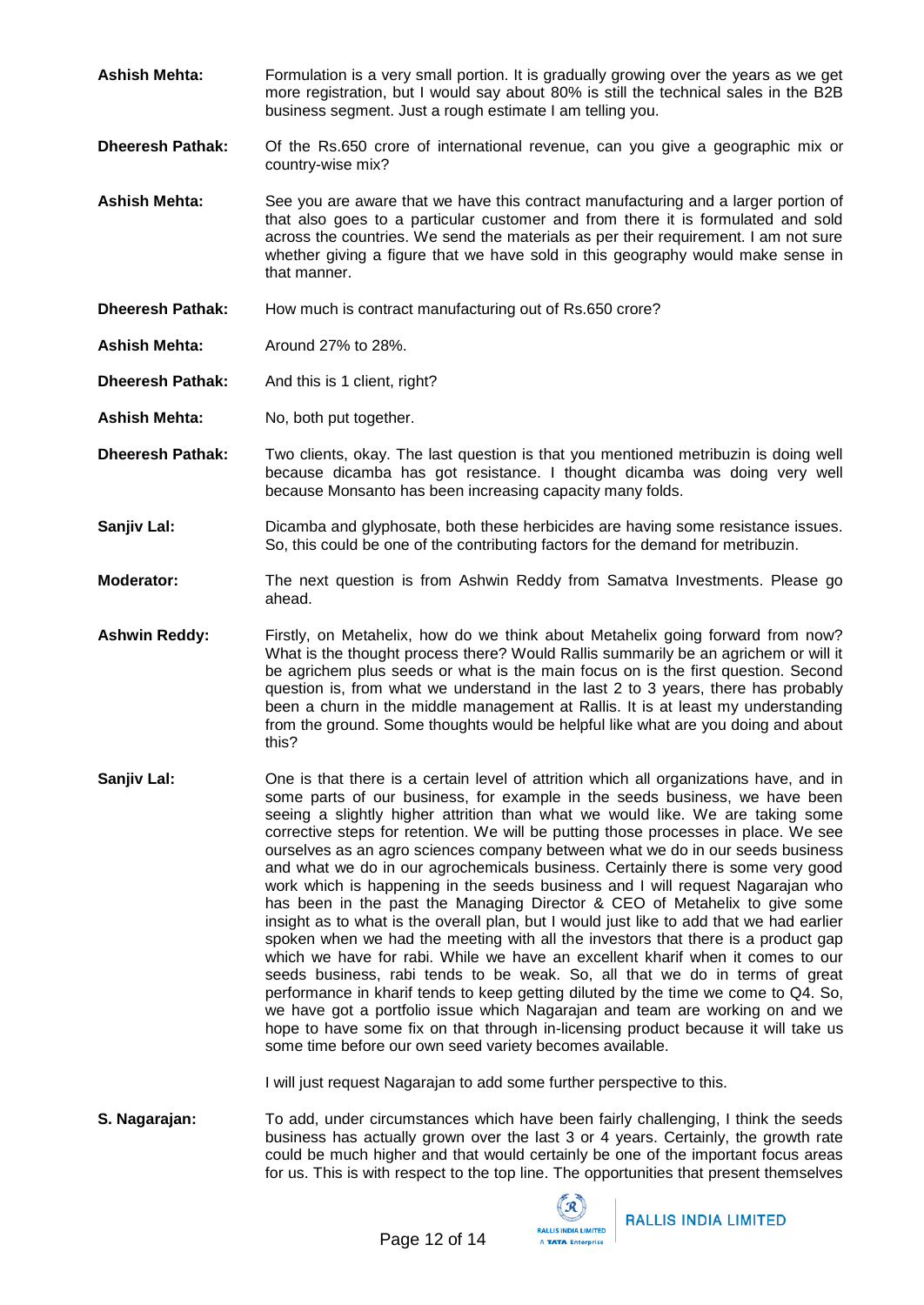are that the seed revenues that we generate today are with relatively minor or a small presence in the largest seed market which is cotton. Metahelix actually started later in the cottonseed area and I think the headroom for growth really comes about from enhancing our portfolio, our cottonseeds. Similarly, in the case of vegetables, there is a significant amount of headroom and those are couple of crops which are important growth areas for the seeds business.

With respect to the profitability aspect of it, I think balancing the rabi and the kharif like what was already spoken about is a focus area and I think there is some room for the rabi maize portfolio and also to some extent the spring maize and summer millet portfolios to actually improve either by way of in-house R&D or by way of inlicensing. Efforts are underway on both those fronts. So, we actually look at seeds very positively and it is an integral part of the overall consolidated company's offering to the Indian market.

- **Moderator:** The next question is from Nitin Gosar from Invesco Mutual Fund. Please go ahead.
- Nitin Gosar: Broadly, should we keep in mind FY20 year is more of a transition year wherein things will migrate from the earlier strategy to a new strategy?
- **Sanjiv Lal:** Let me put it this way, Nitin. The only significant change that we are doing is in the way we are approaching the domestic market. The work which we had started a couple of years back on international business has been giving us the benefit which we sowed in FY19 and we will continue to build on that going forward. The main issue is what I had highlighted related to the domestic market which really needs to kick in, and we feel that the approach that we have taken is the right one and we will get the outcomes of that within kharif itself.
- **Nitin Gosar:** Would you like to put some number to the front-loading of cost that we may land up seeing during FY20 because of the transition? Any fixed cost which is one-time in nature because of this transition?
- **Sanjiv Lal:** I don't think it is of any significance which will change the profit profile of the company.
- **Nitin Gosar:** One last question on alliance. If you can comment on crop chemical basket, what kind of alliances you are looking out and where are we today?
- **Sanjiv Lal:** At this stage, I would only say that we are working with some of the big multinationals on identifying the opportunities. We have had a couple of very, very useful meetings and some of them are already partnering with us for the last couple of years in development of combinations and formulations. So, it is something that has already been ongoing and we are adding to the list of things that we are codeveloping along with them.
- **Moderator:** The next question is from Nitin Agarwal from IDFC Securities. Please go ahead.
- **Nitin Agarwal:** Talking of Metahelix, for our cotton products, when do you see our competitive range of cotton products be available in the market? By which season?
- **S. Nagarajan:** I think we are already having a reasonably competitive portfolio for the South and Central markets. We have some distance to go on the North Indian market, I guess, over the next few years because as you would appreciate, breeding is a long-term process and also there are dependencies on regulatory approvals before we are able to introduce the product. I would say that in the medium term, the pipeline portfolio is very strong and it is the question of actually now completing the trials and introducing them in the markets. So, I would say in the medium term, we should expect a very good cotton portfolio in the market.
- **Nitin Agarwal:** For the immediate term, what will continue to drive? Which sort of crops are you more bullish and more positive on for the Metahelix portfolio?